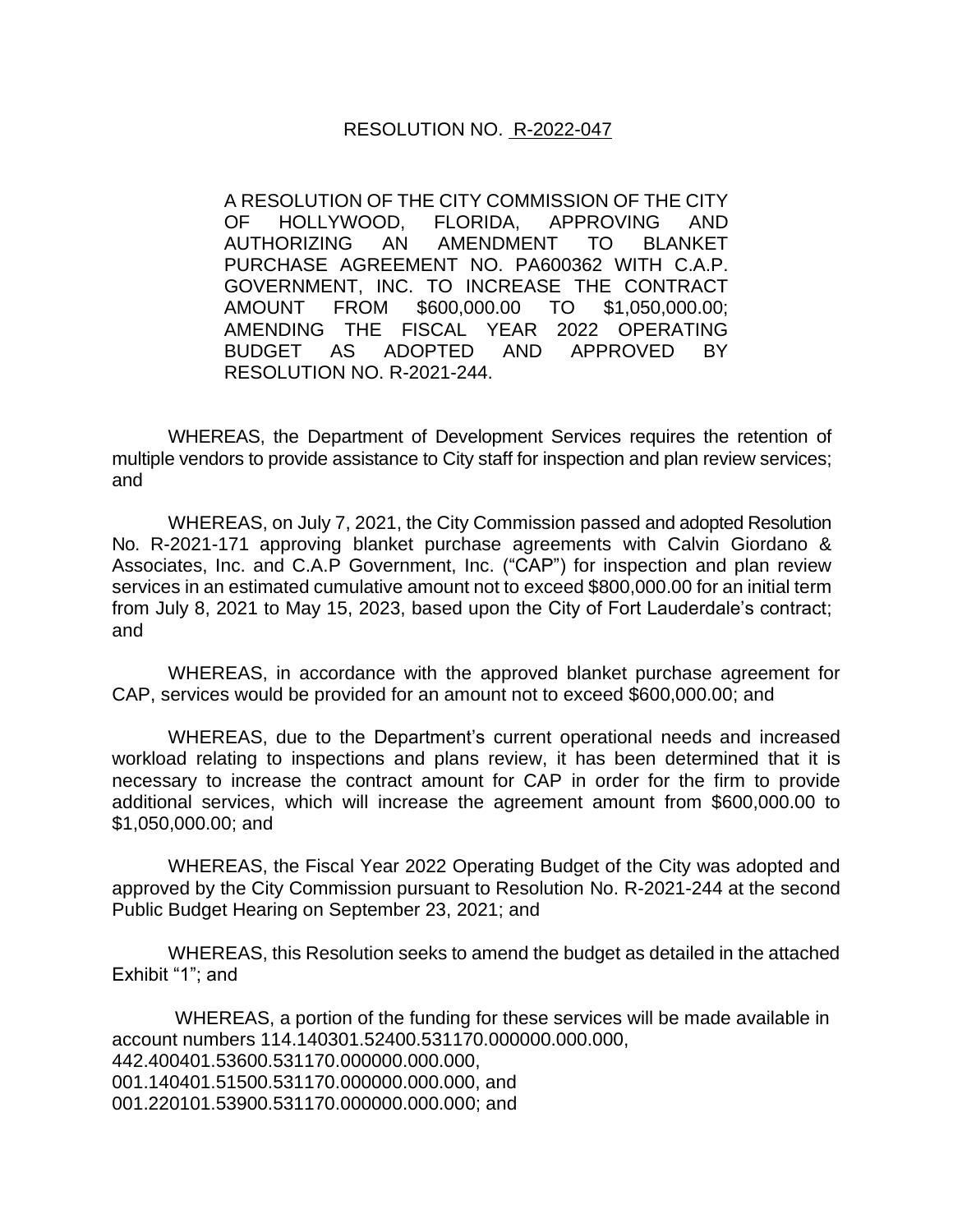WHEREAS, funding for this Blanket Purchase Agreement will be budgeted in subsequent fiscal years' operating budgets, subject to approval and adoption by the City Commission.

NOW, THEREFORE, BE IT RESOLVED BY THE CITY COMMISSION OF THE CITY OF HOLLYWOOD, FLORIDA:

Section 1: That the foregoing "WHEREAS" clauses are ratified and confirmed as being true and correct and are incorporated in this Resolution.

Section 2: That it approves and authorizes the execution, by the appropriate City officials, of an Amended Blanket Purchase Agreement with C.A.P. Government, Inc., together with such non-material changes as may be subsequently agreed to by the City Manager and approved as to form and legal sufficiency by the City Attorney.

Section 3: That the Amendments to the City's Operating Budget for the Fiscal Year beginning October 1, 2021, relating to the Building Fund and set forth in detail in the attached Exhibit "1" are adopted and authorized as Amendments to the Operating Budget of the City for the Fiscal Year 2022.

Section 4: That this Resolution shall be in full force and effect immediately upon its passage and adoption.

PASSED AND ADOPTED this 16<sup>th</sup> day of February, 2022.

JOSH LEVY, MAYOR

ATTEST:

\_\_\_\_\_\_\_\_\_\_\_\_\_\_\_\_\_\_\_\_\_\_\_\_\_\_\_\_\_\_\_\_ PATRICIA A. CERNY, MMC CITY CLERK

APPROVED AS TO FORM AND LEGAL SUFFICIENCY for the use and reliance of the City of Hollywood, Florida, only.

\_\_\_\_\_\_\_\_\_\_\_\_\_\_\_\_\_\_\_\_\_\_\_\_\_\_\_\_\_\_\_\_\_ DOUGLAS R. GONZALES CITY ATTORNEY